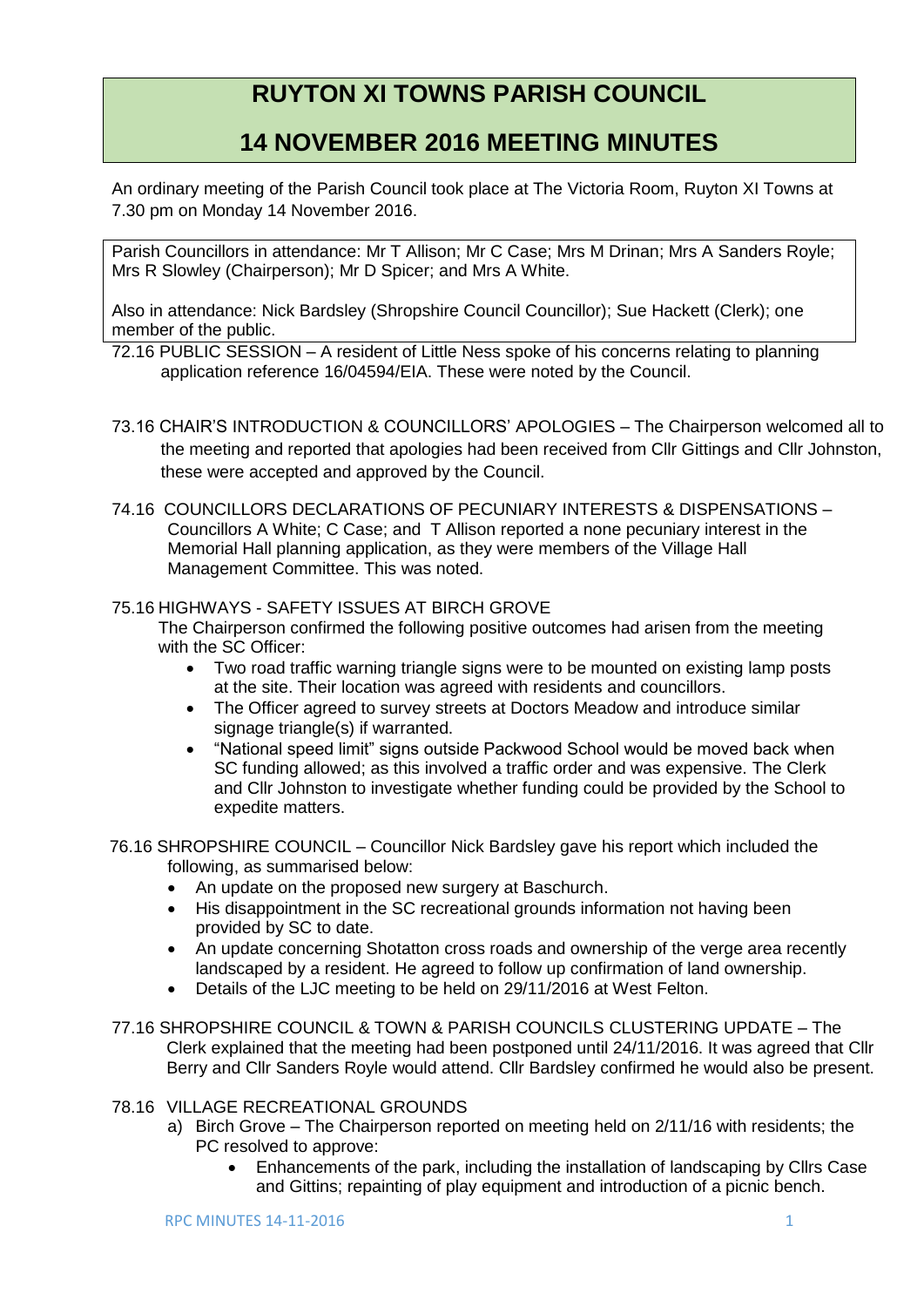- Financially supporting a cycle safety training course at school, for children aged 7- 8 upwards. Cllr Slowley to progress.
- The Council's Community Chest Grant application; of £500 which was to be matched funded (Approximate PC cost £600).
- b) The Clerk reported that she had yet to receive the requested information in respect of the 5 parish SC managed recreational areas. This was noted with disappointment by councillors and Cllr Bardsley.

#### 79.16 LOCAL REPORTS

- a) Safer Roads Group Report Council confirmed the final meeting arrangements for 19/11/2016 which was being organised by the Group. Clerk to attend.
- b) Tree Planting Scheme Applications to SC and Woodland Trust Cllr Sanders Royle gave an update explaining that trees had been ordered from the Woodland Trust and the felling was expected to take place in late autumn.
- c) Replacement oak sapling on Olden Lane The Clerk reported that a replacement had been sourced and it was hoped that a resident of the parish would assist in its planting and tend the tree whilst it was being established. Councillors to consider approaching a resident on the matter, Clerk to include in newsletter.
- d) Village Christmas Tree 2016 Council agreed that the tree was to be installed by a local contractor around 18/12/16. Clerk to arrange.

## 80.16 PLANNING MATTERS:

(a) The Council considered the following planning applications:

Reference: 16/04829/FUL (validated: 28/10/2016) Address: Butlers Barn, Elbridge, Ruyton XI Towns, Shropshire, SY4 1JJ Proposal: Erection of an agricultural shelter **The Council agreed to make no comment.**

Reference: 16/04598/VAR (validated 11/10/2016)

Address: Butlers Barn, Elbridge, Ruyton XI Towns, Shropshire, SY4 1JJ Variation of Condition No.2 (approved plans) attached to permission 13/04080/VAR (Variation to 12/03060/FUL) to allow for a revision to the garage building. **The Council agreed to make no comment.**

*Councillors Case, Allison and White left the room.* Reference: 16/03745/COU (validated: 15/9/2016) Address: Memorial Hall Church Street Ruyton XI Towns SY4 1LA Permanent change of use to Class A1, A3 and A5 use, (for consumption of hot and cold food on the premises and to take away), in connection to on site display of crafts and sales.

**The Council agreed to support the application** as the Café was considered to be a valuable community asset, providing a meeting place and hub. It also provided a valuable service to tourists in the area and Tourism in general in Shropshire. *Councillors Case, Allison and White returned to the room.*

Reference: 16/04594/EIA Location: Foxholes Farm, Little Ness, Shrewsbury Erection of 2 additional poultry rearing buildings and one general purpose agricultural building plus associated hardstanding works.

**The Council agreed to oppose the application** as a comprehensive transport plan had not been submitted by the applicant, providing details of vehicle movements expected to arise from the expansion. Such a plan should include agricultural vehicle movements; as these